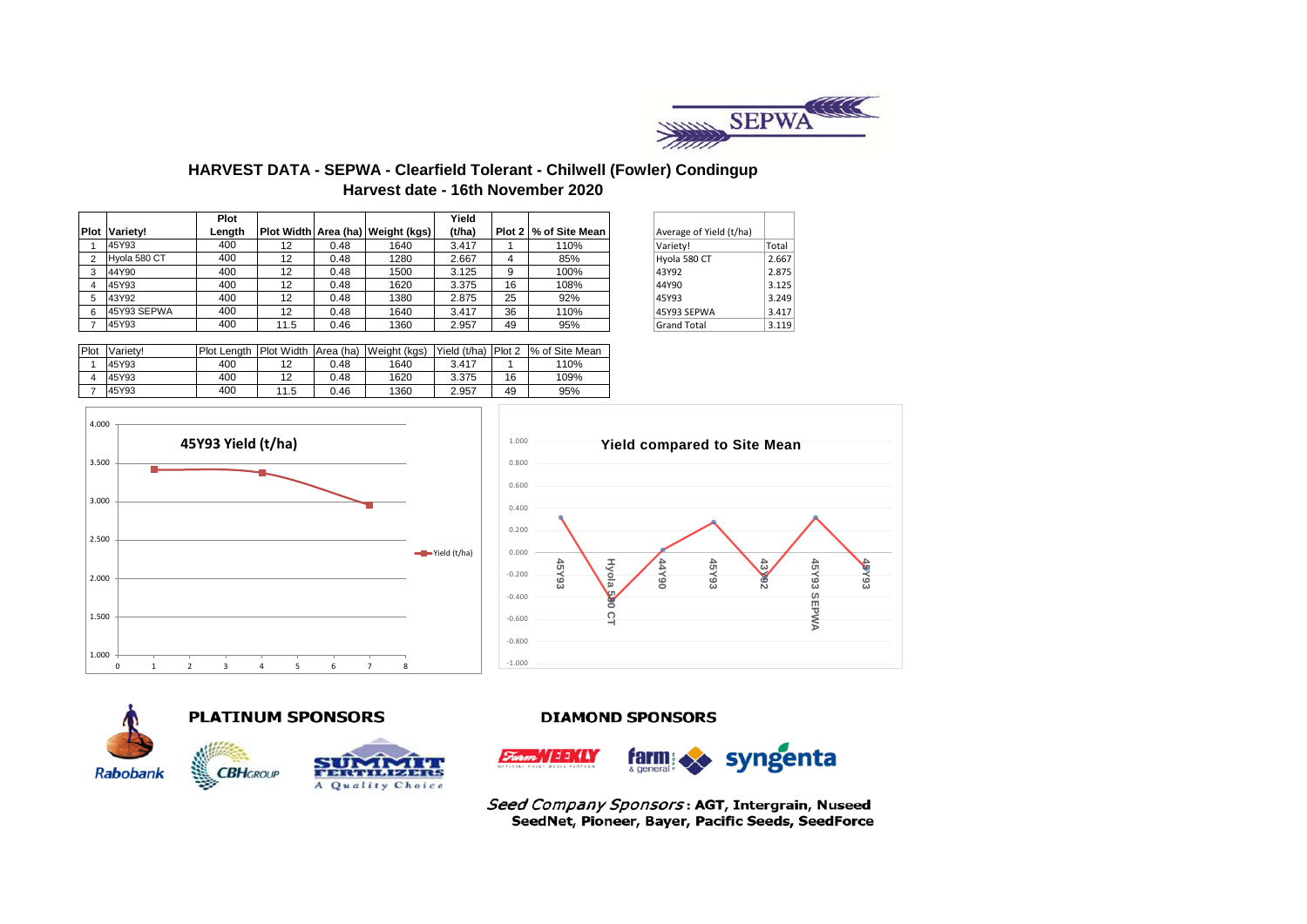



| Plot | Variety      | Triat                       | <b>Maturity</b>             | Yield (t/ha)<br>(adj moisture) | % of Site<br>Mean | Protein % | Oil % |
|------|--------------|-----------------------------|-----------------------------|--------------------------------|-------------------|-----------|-------|
|      | 45Y93        | Clearfield, Hybrid          | early-mid maturity          | 3.369                          | 110%              | 20.3      | 45.9  |
|      | Hyola 580 CT | Clearfield/Triazine, Hybrid | early-mid maturity          | 2.599                          | 85%               | 20.2      | 43.9  |
|      | 44Y90        | Clearfield, Hybrid          | early-mid maturity          | 3.095                          | 101%              | 19.8      | 47.7  |
|      | 45Y93        | Clearfield, Hybrid          | early-mid maturity          | 3.296                          | 108%              | 20.5      | 44.6  |
|      | 43Y92        | Clearfield, Hybrid          | earliest maturity Y Series® | 2.857                          | 93%               | 20.1      | 47.1  |
|      | 45Y93 SEPWA  | Clearfield, Hybrid          | early-mid maturity          | 3.402                          | 111%              | 20.1      | 47.2  |
|      | 45Y93        | Clearfield, Hybrid          | early-mid maturity          | 2.916                          | 95%               | 20.3      | 45.9  |

*Yield, Protein and Oil adjsuted for moisture - average moisture 7.3 %*

**Site Mean (t/ha)** 3.100<br>**Probability** 0.592 *Probability* 0.592

*Least significant difference 5%* 1.617 *CV %* 10.5

|                          | <b>Site Details</b>      |                |                      |       |              |
|--------------------------|--------------------------|----------------|----------------------|-------|--------------|
| <b>Soil Description:</b> | Sand over Clay Duplex    |                | January              | 17.4  |              |
| Date Sown:               | Tuesday, 28 April 2020   |                | February             | 42.2  |              |
| <b>Harvest Date:</b>     | Monday, 16 November 2020 |                | March                | 78.8  |              |
| <b>Seeding Rate:</b>     | $2.1$ kg/ha              | $\binom{m}{k}$ | <b>April</b>         | 22    | 22           |
|                          |                          |                | <b>May</b>           | 27.4  | 49.          |
|                          | <b>Plot Dimenstions</b>  | 2020           | June                 | 20.8  | 70.          |
| Length (m)               | 400                      |                | July                 | 54.4  | 124          |
| Width (m)                | 12                       | RAINFAI        | <b>August</b>        | 110.6 | 235          |
| Plot Area (ha)           | 0.480                    |                | <b>September</b>     | 24.2  | 259          |
| <b>Conversion Factor</b> | 2.08                     |                | <b>October</b>       | 21.6  | $28^{\circ}$ |
|                          | <b>Rainfall Data</b>     |                | <b>November</b>      | 72.6  |              |
| Growing Season (mm)      | 281                      |                | Total                | 492   |              |
| Site Yield (t/ha)        | 3.1                      |                |                      |       |              |
| kg/mm - Rainfall         | 11.0                     | Station:       | <b>DPIRD Boyatup</b> |       |              |

| <b>Soil Description:</b> | Sand over Clay Duplex    |      | January          | 17.4  |       |                       |
|--------------------------|--------------------------|------|------------------|-------|-------|-----------------------|
| Date Sown:               | Tuesday, 28 April 2020   |      | February         | 42.2  |       |                       |
| Harvest Date:            | Monday, 16 November 2020 | ≈    | March            | 78.8  |       |                       |
| Seeding Rate:            | $2.1$ kg/ha              |      | <b>April</b>     | 22    | 22    |                       |
|                          |                          |      | <b>May</b>       | 27.4  | 49.4  | Cum<br>Se             |
|                          | <b>Plot Dimenstions</b>  | 2020 | <b>June</b>      | 20.8  | 70.2  | uiat<br>so            |
| Length (m)               | 400                      |      | July             | 54.4  | 124.6 |                       |
| Width (m)                | 12                       |      | <b>August</b>    | 110.6 | 235.2 | re Growii<br>Rainfall |
| Plot Area (ha)           | 0.480                    | 쥖    | <b>September</b> | 24.2  | 259.4 |                       |
| <b>Conversion Factor</b> | 2.08                     |      | <b>October</b>   | 21.6  | 281   | $\mathbf{c}$          |
|                          | <b>Rainfall Data</b>     |      | <b>November</b>  | 72.6  |       |                       |
| Growing Season (mm)      | 281                      |      | <b>Total</b>     | 492   |       |                       |
| Cita Viald (tha)         | 24                       |      |                  |       |       |                       |



# **PLATINUM SPONSORS**

**CBH**GROUP

## **DIAMOND SPONSORS**

WEEKLY





Seed Company Sponsors: AGT, Intergrain, Nuseed SeedNet, Pioneer, Bayer, Pacific Seeds, SeedForce